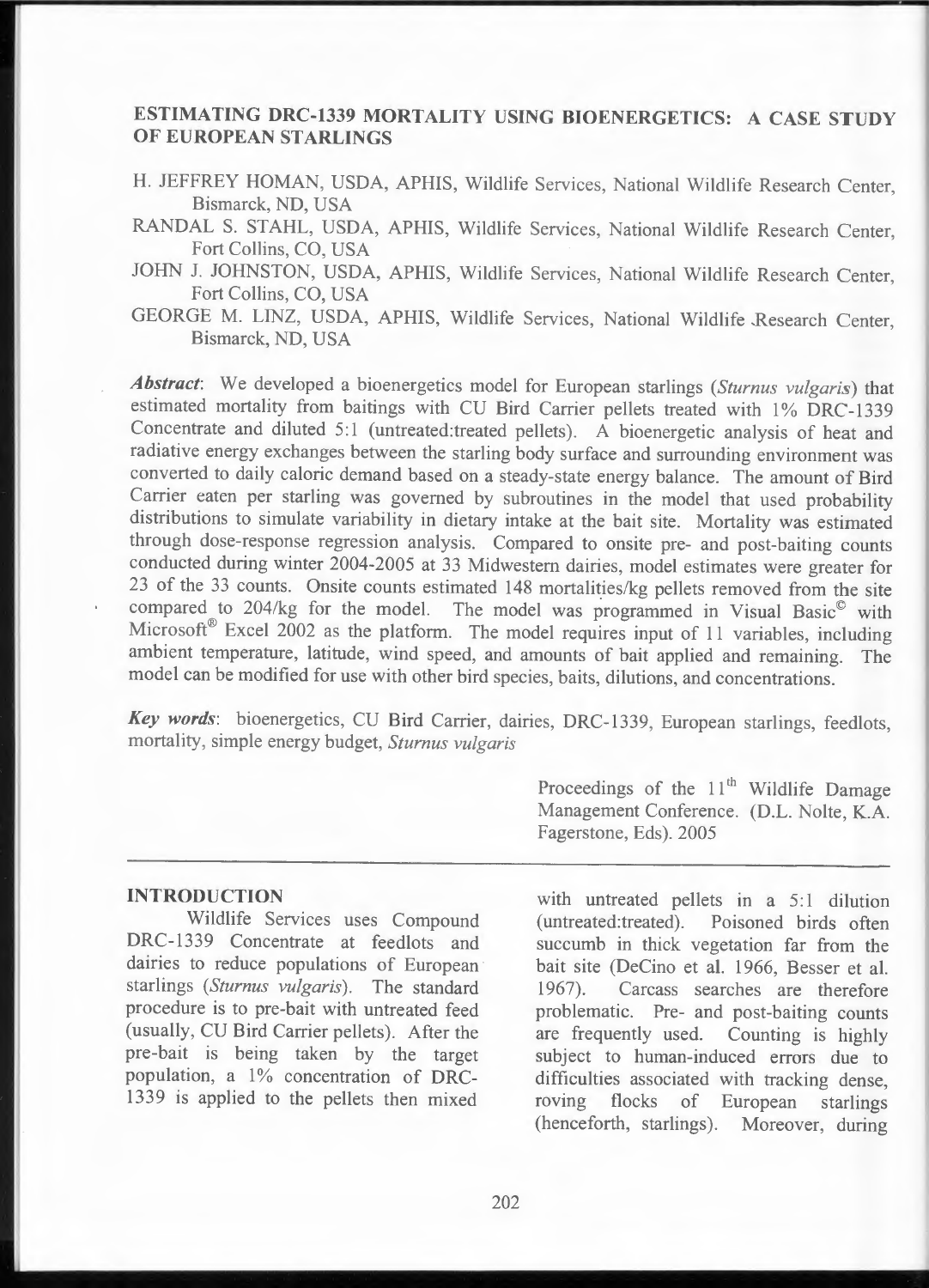post-baiting counts remnant flocks may attract new members from the local population , which can lead to underestimates of true DRC-1339 mortality. In some cases, post-baiting counts have given the anomalous result of higher numbers of birds after the baiting. Changes in foraging behavior (e.g., use of alternate feeding sites or food sources) or emigration - immigration further exacerbate inaccuracy of counts .

An accurate and fairly precise method to assess mortality may be to extrapolate from the amount of DRC-1339 baits taken during the baiting period. This method, based on the work of Besser et al. (1968) , is used infrequently by Wildlife Services (S. Beckerman, USDA/WS, personal communication 2003). Besser et al. (1968) estimated feeding rates on cattle feed rations, not CU Bird Carrier pellets, which differ substantially in nutritional value. Furthermore, the starlings fed selectively on mixed-feed rations, and the data were summed over a 6-month period in Colorado (October – March). The potential influence of nutritionally different foods on feeding rates and the influences of changes in environmental conditions and locale can not be assessed. Under current baiting practices used by Wildlife Services, the data of Besser et al. ( 1968) may not yield good estimates of mortality.

The lack of a standardized methodology to estimate DRC-1339 mortality at feedlots and dairies is one of the major concerns of Wildlife Services. Indeed, an *ad hoc* committee listed DRC-1339 in 11 of its top 14 priority issues involving lethal techniques used by Wildlife Services. Here, we provide a general discussion of the methods employed to create a bioenergetic - biophysical model capable of predicting DRC-1339 mortality. We then compare mortality estimates generated from our bioenergetic model with

empirical data collected at Midwestern dairies duringwinter 2004-2005. The model may be used by itself or in conjunction with pre- and post-baiting counts to provide 2 independent estimates of mortality. In addition to helping assess efficacy of current management actions with DRC-1339, bioenergetic models can be employed to judge potential impacts of future management strategies.

# **METHODS**

# **Metabolism**

Metabolism generates heat through energy releases resulting from breaking chemical bonds in carbohydrates, fats, and proteins . About one-third of energy generated from metabolism produces the work necessary to support life; whereas, two-thirds is lost as heat. For homeothermic endotherms, some of the heat generated from metabolism is used to maintain a stable core body temperature greater than ambient temperature. At ambient temperatures below the lower critical temperature (LCT; the temperature where physical, physiological, and behavioral adjustments have reduced body and surface heat conductances to their minima), starlings respond to further losses of heat by increasing their metabolic rate (a physiological process called thermoregulation). Once below the LCT, the metabolic response increases linearly to decreases in ambient temperature (Figure 1). Increases in metabolic rate cause concomitant increases in food demand. Our bioenergetics model was constructed to predict mortality from baitings conducted between fall and late winter, when ambient temperatures will usually be lower than the LCT (~15°C for starlings, Dmi'el and Tel-Tzur 1985)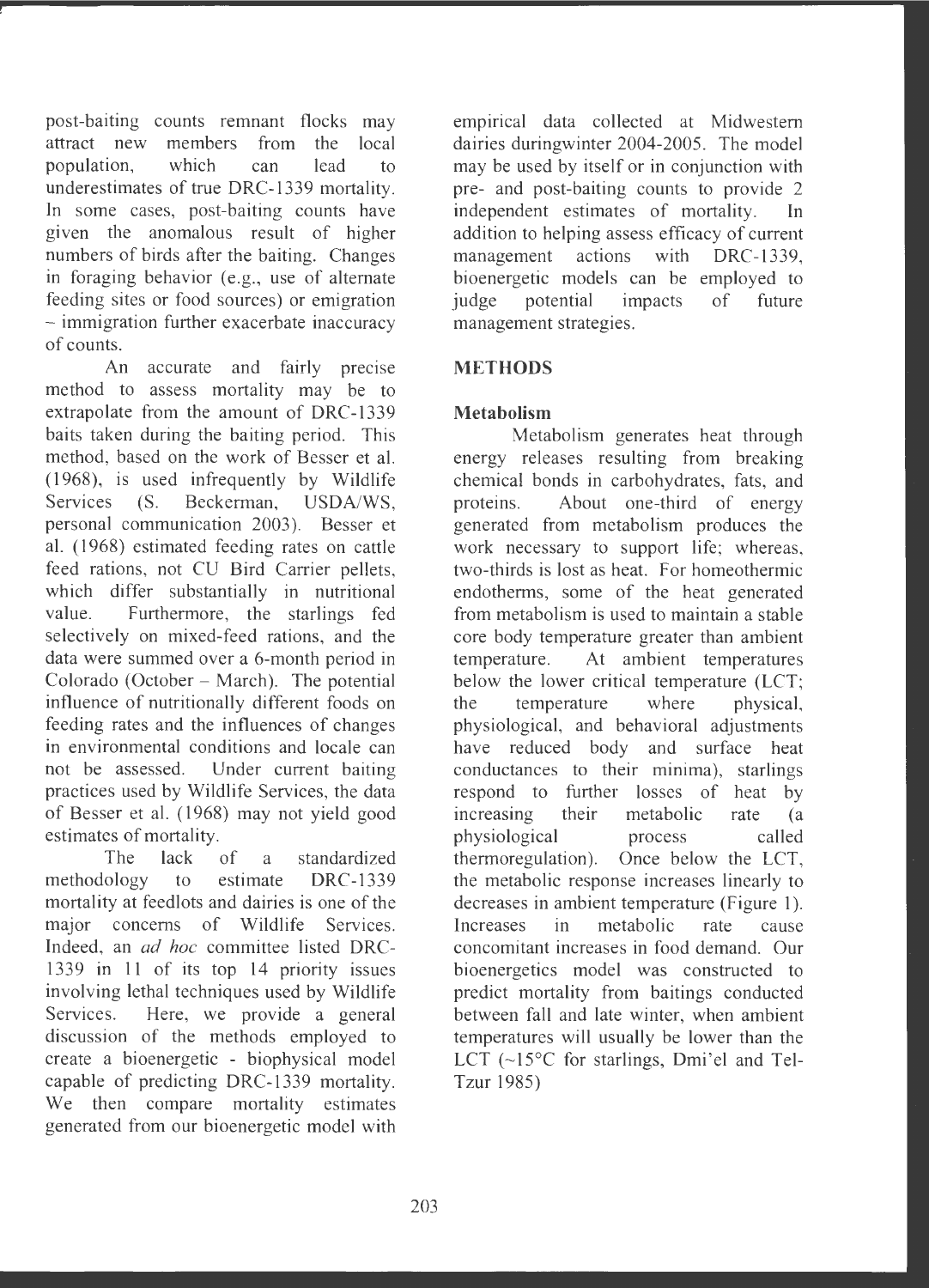**Figure 1. Once the temperature goes below the lower critical temperature, about 15°C for European starlings, metabolic rate must increase to compensate for the net heat loss from the body. The increase in rate of metabolism once below the lower critical temperature is a linear function of decrease in ambient temperature** *(from* **Campbell and Norman 1998).** 



#### **Energy Exchange**

We based our bioenergetics model on the concept of a Simple Energy Budget<br>(SEB). The SEB sets a steady-state The SEB sets a steady-state condition of energy balance between an organism and its environment. In a steadystate, fluxes of heat and radiative energy away from the body surface (caused by gradient differences at the interface between organism surface and environment) are balanced by heat energy inputs from absorbed radiation and metabolic heat production. Heat storage and energy storage equal zero. A good assessment of gradient strength at the organism - environment interface is necessary to produce accurate

estimates of energetic costs of thermoregulation under varying temperatures, weather, and sky conditions. Ambient air temperature alone does not capture the magnitude of the true energy gradients. We used the operative temperature *(Te)* (equivalent blackbody temperature) to assess gradient differentials between starlings and their microclimatic environment (Bakken 1980). The *T<sub>e</sub>* incorporates effects of ambient air temperature  $(T_a)$ ; radiation exchanges, including surface emissivity; and convective heat flow at the boundary layer. It also includes body resistance factors to convective and radiative energy transfers.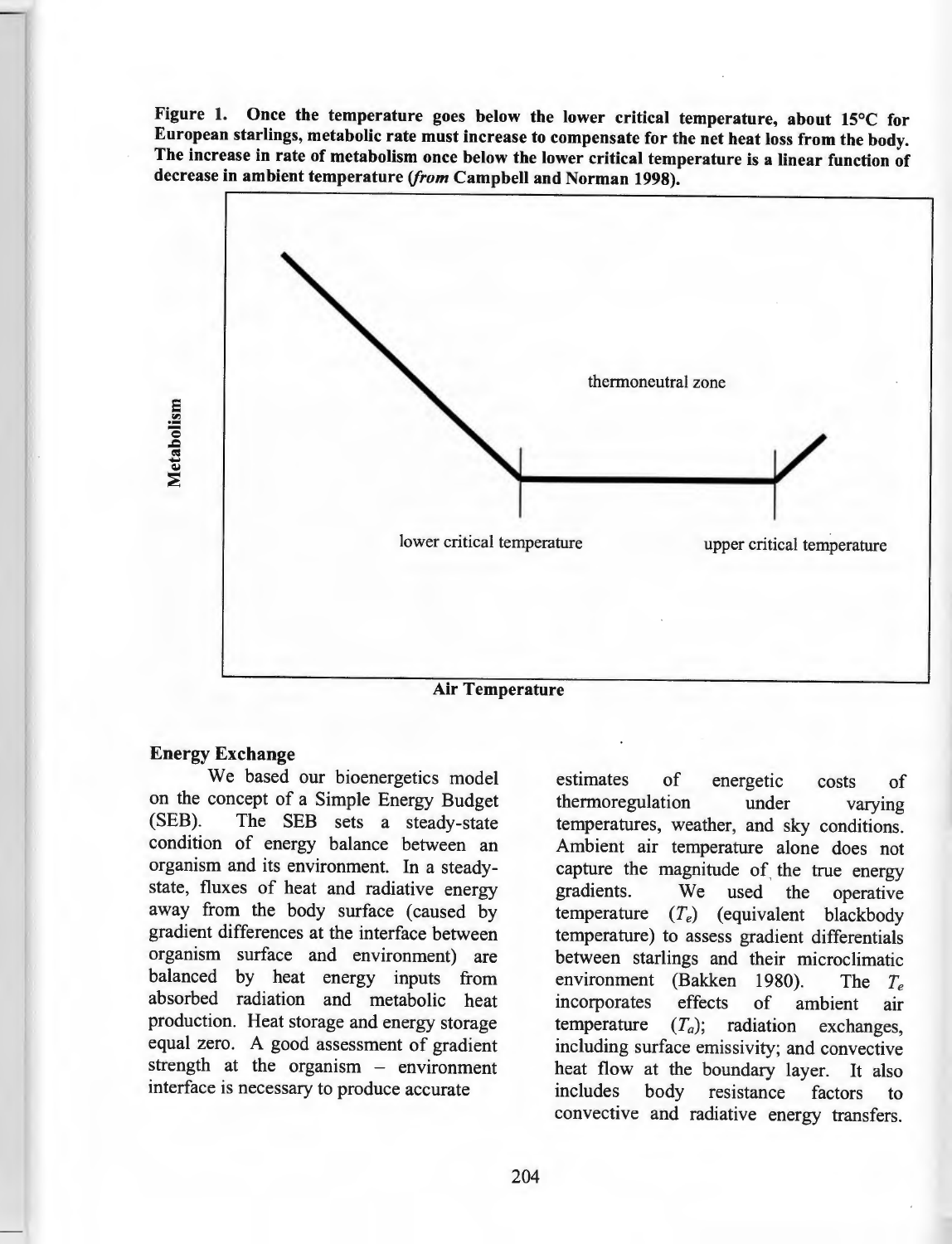Of course, resistance to energy transfers depend upon absorbed radiation (e.g., orientation in respect to the sun, angle of incidence of solar beams), wind speed, characteristic dimension and morphological body shape, and ambient temperature.

### **Model Logic**

The bioenergetics model is started by macro in Excel 2002. A menu-driven series of questions prompts the user to provide data, including month, weather and sky conditions, latitude, and the amounts of bait applied and remaining (Table 1). The following description of the model's logic does not strictly follow programming sequence; however, it is probably the best way to visualize the process of estimating mortality with bioenergetics. Briefly, we calculate total number of CU Bird Carrier pellets consumed by dividing the difference between amounts applied and amount remaining by average pellet weight  $(-0.05$ g). After this integer is obtained, a starling<br>is randomly drawn from a normal randomly drawn from a normal distribution of body masses. Basal metabolism and area of body surface are estimated from body mass (Aschoff and Pohl 1970, Kendeigh 1970). Hourly estimates of absorbed radiation are made for a 24-h period using a combination of climate and weather variables provided by the user onsite, and physical, physiological, and morphological parameters obtained from literature sources on biophysics and avian bioenergetics (Kendeigh 1970, Calder and

King 1974, Johnson and Cowan 1975, Bakken 1976, Campbell 1977, Kendeigh et al. 1977, Mahoney and King 1977, Torre-Bueno and LaRochelle 1978, Walshberg et al. 1978, Walshberg and King 1978, Nagy et al. 1999). Energy gained from absorbed radiation is subtracted from the combined sum of energy expended on basal metabolism, thermal metabolism, and activity metabolism. Total energy expended is then converted to demand for chemical food energy. Feeding behavior at the bait site is simulated with probability distributions based in part on video observations of Glahn et al. ( 1983). The probability distributions governing feeding behavior allow from 0-40% of daily food requirements to be met by consumption of CU Bird Carrier. Daily energy taken as pellets (using a digestive efficiency of 70%) is divided by energy content of a single pellet to arrive at number of pellets ingested. From this integer, number of baits laced with  $1\%$  DRC-1339 is estimated, along with milligrams of DRC-1339 consumed. A dose response regression analysis is then used to calculate chances of mortality from receiving varying Lethal Doses ranging from  $LD_{25-99.9}$ . The model continues to iterate in this fashion (using another starling drawn from the body-mass distribution) until the total number of pellets removed during the baiting period is exhausted. Finally, all mortalities are totaled and outputted.

**Table 1. Ten onsite variables" used to bioenergetically model DRC-1339 mortality from baitings of European starlings at feedlots and dairies. Entry of the variables is prompted when the user starts the program in Microsoft ® Excel 2002.** 

| Air temp |    | Cloud cover           |
|----------|----|-----------------------|
| Sunrise  |    | Cloud type            |
| Sunset   |    | Wind speed            |
| Latitude |    | Pounds bait applied   |
| Month    | 10 | Pounds bait remaining |

<sup>a</sup> An eleventh variable, distance from roost, may be entered if it is known.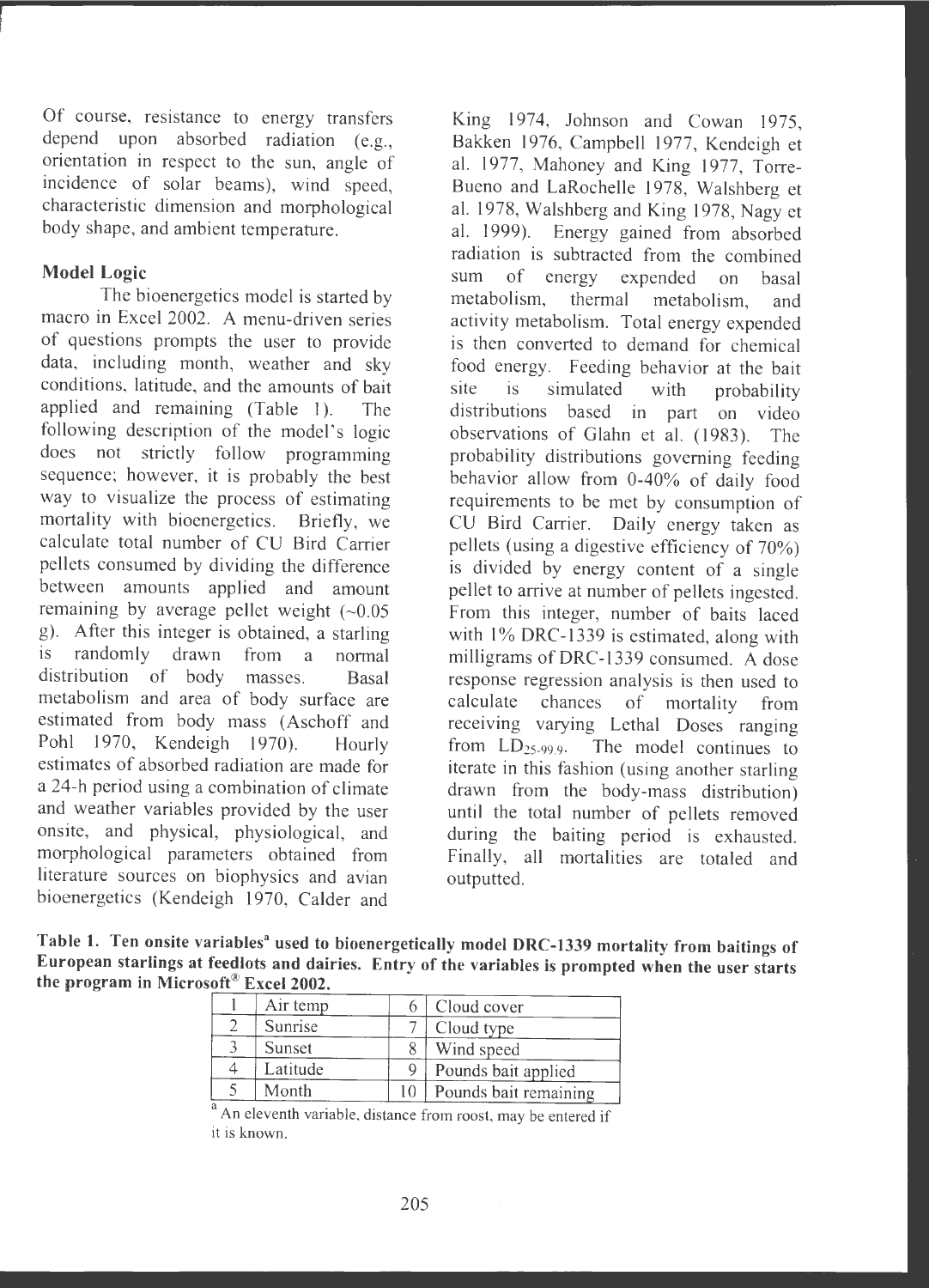**Table 2. Comparisons of estimates of DRC-1339 mortality between a bioenergetics model and onsite pre- and post-baiting counts of European starlings at diaries in Michigan during winter 2004-2005.** 

|                | Pellets      | Model | Onsite           |                    |
|----------------|--------------|-------|------------------|--------------------|
| <b>Baiting</b> | removed (kg) | take  | take             | Diff. <sup>a</sup> |
| $\mathbf 1$    | 13.6         | 2,318 | 3,900            | $-1,582$           |
| $\overline{c}$ | 6.8          | 1,714 | 3,250            | $-1,536$           |
| $\overline{3}$ | 10.2         | 1,897 | 2,980            | $-1,083$           |
| $\overline{4}$ | 13.6         | 3,050 | 4,000            | $-950$             |
| 5              | 6.8          | 1,337 | 1,600            | $-263$             |
| 6              | 3.4          | 656   | 900              | $-244$             |
| $\overline{7}$ | 3.4          | 575   | 700              | $-125$             |
| 8              | 18.1         | 3,097 | 3,200            | $-103$             |
| 9              | 3.4          | 760   | 800              | $-40$              |
| 10             | 10.2         | 1,837 | 1,850            | $-13$              |
| 11             | 20.4         | 3,836 | 3,800            | 36                 |
| 12             | 6.8          | 1,302 | 1,200            | 102                |
| 13             | 2.2          | 344   | 190              | 154                |
| 14             | 6.8          | 1,323 | 1,000            | 323                |
| 15             | 9.0          | 1,826 | 1,500            | 326                |
| 16             | 6.8          | 1,133 | 800              | 333                |
| 17             | 6.8          | 1,280 | 900              | 380                |
| 18             | 3.4          | 762   | 350              | 412                |
| 19             | 6.8          | 1,413 | 1,000            | 413                |
| 20             | 3.4          | 844   | 300              | 544                |
| 21             | 13.6         | 2,598 | 1,900            | 698                |
| 22             | 6.8          | 1,253 | 500              | 753                |
| 23             | 10.2         | 2,079 | 1,100            | 979                |
| 24             | 10.2         | 2,543 | 1,400            | 1,143              |
| 25             | 13.6         | 2,695 | 1,500            | 1,195              |
| 26             | 6.8          | 1,394 | 80               | 1,314              |
| 27             | 10.2         | 2,067 | 700              | 1,367              |
| 28             | 6.8          | 1,618 | $\boldsymbol{0}$ | 1,618              |
| 29             | 17.0         | 3,737 | 2,000            | 1,737              |
| 30             | 13.6         | 2,977 | 1,100            | 1,877              |
| 31             | 10.2         | 2,629 | 716              | 1,913              |
| 32             | 10.2         | 2,536 | 500              | 2,036              |
| 33             | 27.2         | 5,380 | 1,200            | 4,180              |

<sup>a</sup> Model take minus onsite take.

differences between pre- and post-baiting

**RESULTS** counts for 33 DRC-1339 operations We compared model estimates to conducted at Michigan dairy farms between<br>nces between pre- and post-baiting 22 December 2004 and 11 March 2005. The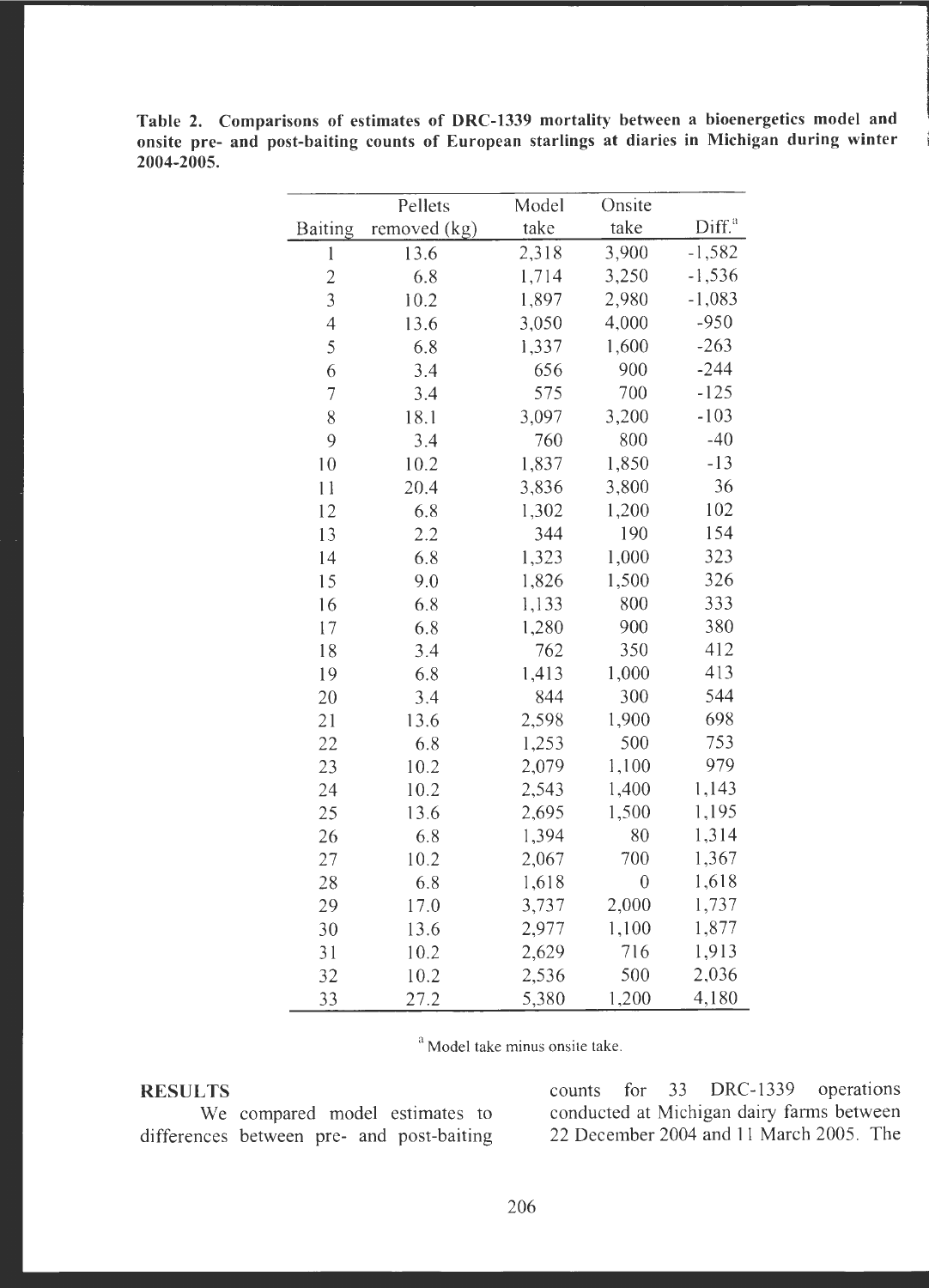model estimates were based on weather and baiting data provided Michigan Wildlife Services personnel. The average ambient temperature was  $5^{\circ}$ C for the  $33$  baitings. The model predictions were greater than take estimates from onsite counts in 23 of the 33 baitings (Table 2). The average take per baiting from onsite counts was 1,422 starlings compared to the model 's average of 1,964. The greatest difference between the 2 methods estimates was 4,200. In this case , the model predicted 5,440 starlings killed (27 kg of CU Bird Carrier pellets removed) compared to 1,200 from onsite counts. The average standardized take produced from onsite counts was 148 birds/kg pellets removed; whereas, the model produced an estimate of 204 birds/kg pellets removed. The model predicted on average that each starling poisoned and killed by DRC-1339 consumed 4.5 g of pellets. If an average Bird Carrier pellet weighs 0.05 g, then about 90 pellets were eaten per bird.

# **DISCUSSION**

Advances in the fields of avian bioenergetics and environmental biophysics have steadily accrued over the last 30 years and have made bioenergetic modeling a reliable tool for assessing DRC-1339 mortality. Bioenergetic models do not require a numerical estimate of size of the targeted population, thereby avoiding the bias, high variance, and chance events that decrease precision and accuracy of counts (Faanes and Bystrak 1981). The main assumption behind undertaking a bioenergetics model is that it should produce better estimates than those from counts or carcass searches. The comparisons between model estimates and count estimates from the Michigan baiting operations in 2004- 2005 showed that at the very least both methods on average gave numbers of the same magnitude. Although we can not be certain whether model estimates or count

estimates were the most accurate for the Michigan data, we were not surprised that the model produced higher estimates than the counts. All post-baiting counts are susceptible to the possibility that starlings killed during a baiting will be replaced by other members from the local population. For example, there was one case (baiting number 28 in Table 2) where the count estimate of take indicated no birds killed with nearly 7 kg of pellets removed from the bait site.

We will continue to work on the bioenergetics approach for estimating DRC - 1339 mortality and make adjustments to our model as more data are collected from the field. We encourage participation from all interested programs involved with managing starlings at feedlots and dairies. Finally, the model is flexible in its design and scope and is capable of being used (with some modifications) under other baiting scenarios with different bird species.

#### **ACKNOWLEDGMENTS**

We wish to thank personnel from Michigan USDA Wildlife Services for their help in gathering pre- and post-baiting data and for sharing their extensive knowledge on baiting with CU Bird Carrier. We also wish to thank New York Wildlife Services for its assistance with this study and help in gathering data necessary for construction of several portions of the model.

#### **LITERATURE CITED**

- ASCHOFF, J., AND M. POHL. 1970. Der Ruheumsatz von Vogeln als funktion der tageszeit und der Korpergrosse. Journal fur Ornithologie 111:38-47.
- BAKKEN, G.S. 1976. A heat transfer analysis of animals: Unifying concepts and the application of metabolism chamber data to field ecology. Journal of Theoretical Biology 60:337-384.
- 1980. The use of standard operative temperature in the study of the thermal